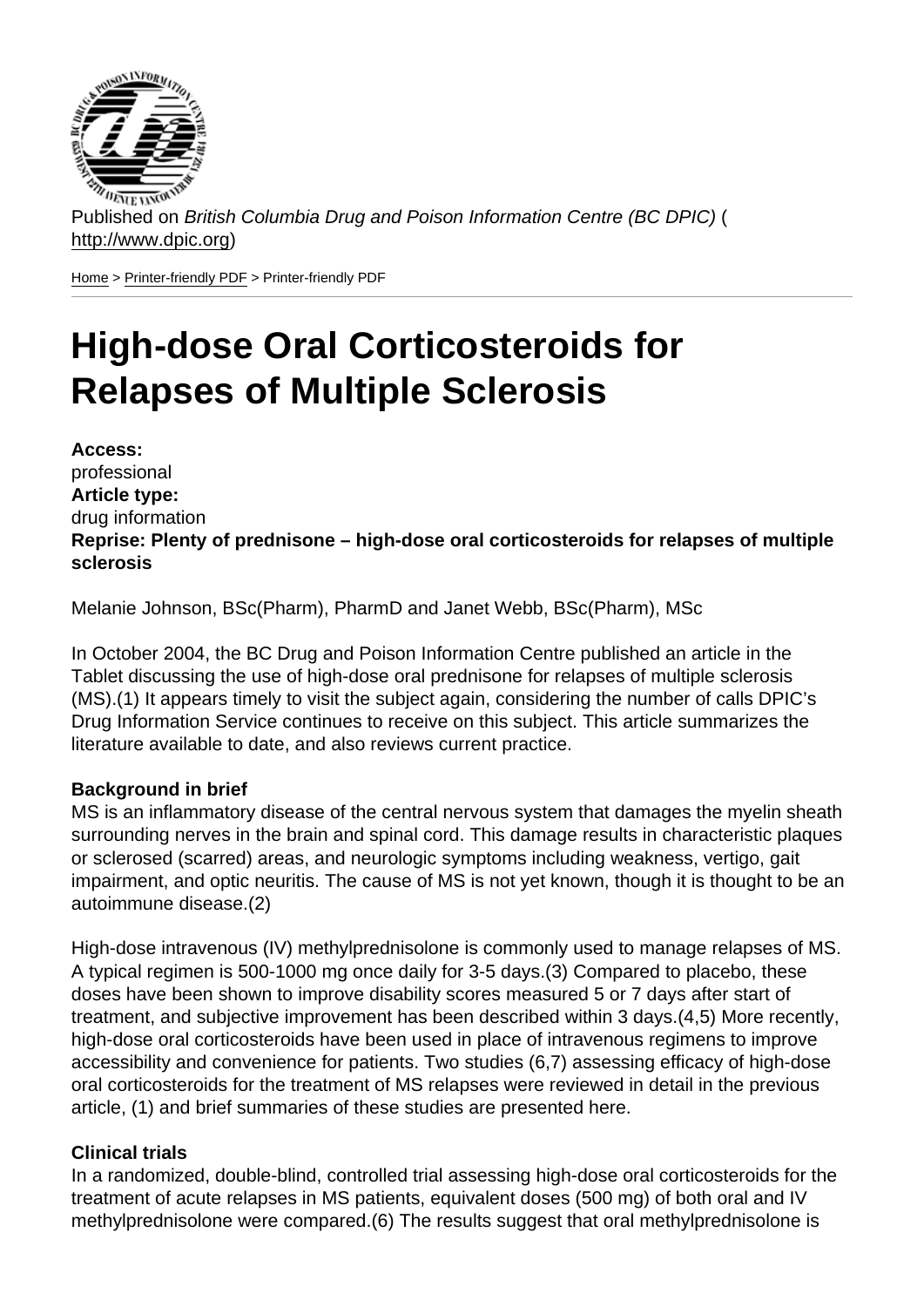similar in efficacy to IV therapy, but problems such as small sample size (n=35) and possible unblinding due to metallic taste in the IV group limit the validity of these findings.

A subsequent double-blind study compared oral methylprednisolone to placebo for the treatment of MS relapse.(7) This study used oral methylprednisolone 500 mg daily for 5 days followed by a 10-day taper. The results favored use of methylprednisolone, although some of the outcome measures did not reach statistical significance and others were of uncertain clinical significance. The study also had a small sample size (n=51).

To date, clinical trials have provided limited evidence supporting the efficacy and safety of oral corticosteroids for the treatment of MS relapses. The larger OMEGA trial mentioned in the previous Tablet article is still underway. Its goals are to enroll 120 patients and compare efficacy of methylprednisolone 1000 mg IV with 1400 mg oral for MS relapses.(8) It is hoped that results from this study will help clarify questions regarding dosing, efficacy and safety or high-dose oral corticosteroids. It will, however, not provide direct evidence for the high-dose prednisone prescriptions (e.g., 1250 mg daily for 3 days) most commonly seen by pharmacists in British Columbia. Studies specifically examining the efficacy of high-dose prednisone regimens in this setting have not been published. One randomized study has been published which examined the area under the curve of oral prednisone compared to IV methylprednisolone.(9) Adult patients beginning steroid treatment for an MS relapse received either 1250 mg oral prednisone (n=8) or 1000 mg IV methylprednisolone (n=8). Serum levels of prednisolone (the active metabolite of prednisone) and methylprednisolone were measured over the subsequent 48 hours, and AUC values were calculated after adjusting for higher potency of methylprednisolone. Wide confidence intervals were noted with both routes, indicating large interpatient variability. Mean AUC measured at 8 hours was significantly greater for IV methylprednisolone, but there were no differences at 24 and 48 hours. Although the authors were measuring two different substances, by factoring in relative potencies they concluded that the two regimens delivered what should be equivalent doses. Neither tolerability nor effectiveness were measured outcomes.

### **Tolerability**

In addition to efficacy, tolerability of oral therapy is a concern. While serious problems have not been reported, adverse effects in this setting have not been adequately evaluated. Reported problems with high-dose oral corticosteroids include insomnia, mood changes (e.g. irritability, euphoria, psychosis), gastrointestinal upset (e.g. nausea, heartburn), flushing and weight gain.(6,7,10) Hyperglycemia and increased susceptibility to infection are also possible and have been reported with 5 days of methylprednisolone 1 gram IV for MS.(11) The use of corticosteroids is uncommonly associated with osteonecrosis (damage to bone due to loss of blood supply).(12) It is not possible to assess the risk of a 3-5 day MS relapse treatment with currently available data.(13)

#### **Clinical practice**

Despite limited published evidence supporting the use of oral corticosteroids for MS relapses, specialized clinics in a number of provinces commonly prescribe high-dose oral prednisone for their patients. According to a recent survey of these centres performed by DPIC, it was found that regimens vary from 1250 mg prednisone every 2 days for 5 doses, to 1000 - 1250 mg prednisone daily for 3-5 days. The MS Clinic located at UBC Hospital in Vancouver has used a regimen of oral prednisone 625 mg twice daily at breakfast and lunch for 3 days with no tapering doses. This particular regimen is used because twice daily dosing is believed to improve gastrointestinal tolerability, while giving the second dose at lunchtime is thought to minimize insomnia compared to giving the dose later in the day. Individualization of relapse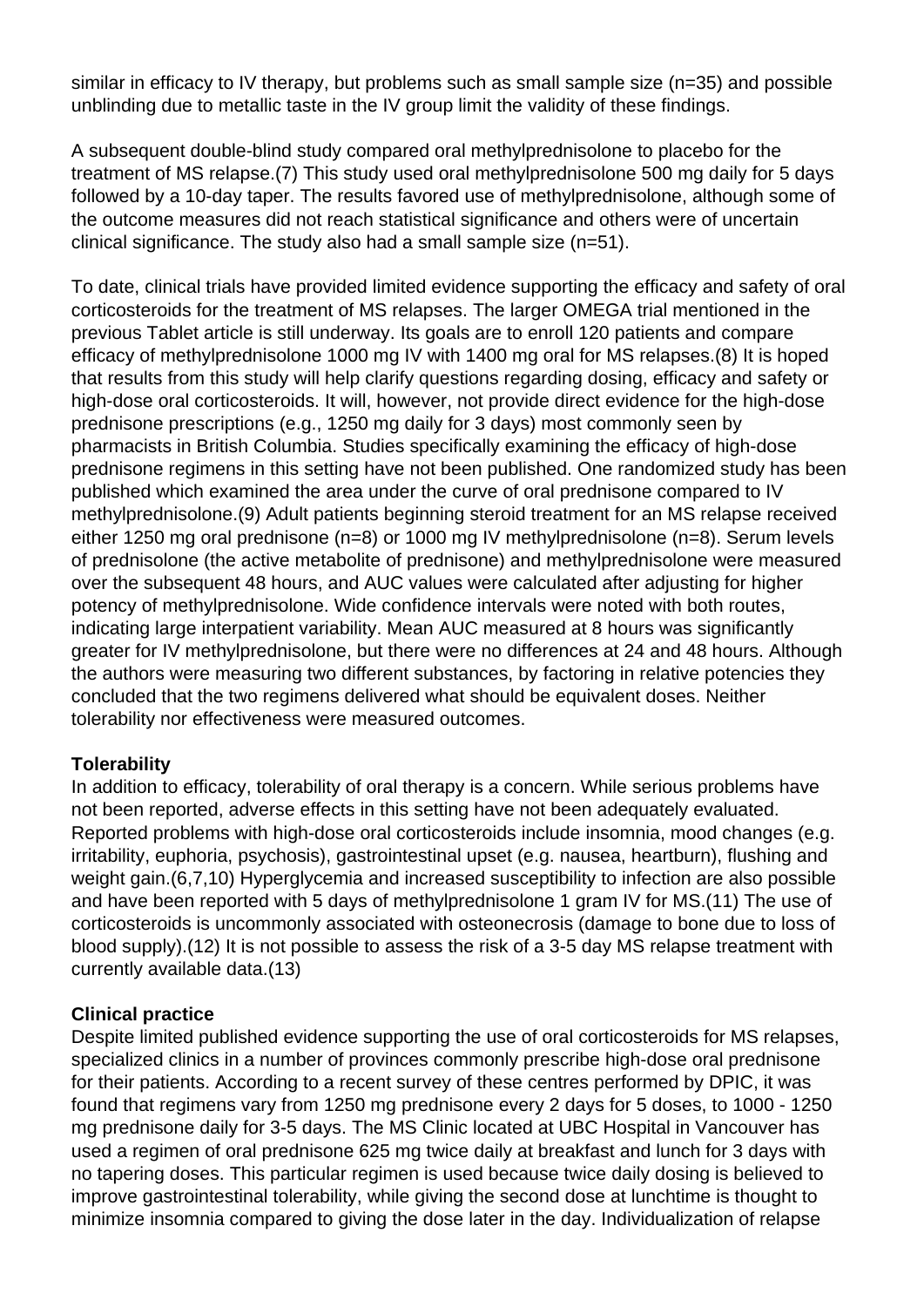therapy based on patient- and disease-specific factors may influence decisions about the specific corticosteroid route and regimen the patient receives. These factors include previous responses to oral corticosteroids, prior history of adverse effects, severity and nature of relapse symptoms, and the number of corticosteroid courses received over the previous year.

With accepted therapeutically equivalent anti-inflammatory doses (14), a 1250 mg dose of prednisone should be equivalent to 1000 mg methylprednisolone, although the impact of different routes of administration is not clear. None of the MS clinics across Canada surveyed use oral methylprednisolone, though it is available in Canada as Medrol® 4 mg and 16 mg tablets (16 mg tablets were on back-order when this article was written).(15) Using oral methylprednisolone 500 mg daily would be more expensive (approximately \$175 more for a 5 day course) and require a larger number of tablets than using oral prednisone 1250 mg daily if commercially available products were used.

# **Summary**

For patients suffering from MS relapses, the desire for improved treatment accessibility and convenience has led to use of high-dose oral corticosteroids as an alternative to the IV route. Limited published evidence suggests oral treatment has beneficial effects in MS relapse and it appears well tolerated, although there is little consensus about the optimal course of therapy. Individualization of corticosteroid regimens (route, dose, duration) is important to optimize benefit and minimize adverse effects. Clinical trials of high-dose oral prednisone to determine efficacy, safety and optimal dosing regimens would be welcomed.

# **References:**

- 1. Johnson M. Plenty of prednisone high-dose oral corticosteroids for relapses of multiple sclerosis. The Tablet. 2004;13(8):5,10.
- 2. Bainbridge JL, Corboy JR. Multiple sclerosis. In: DiPiro JT, Talbert RL, Yee GC, Matzke DR, Wells BG, Posey ML, editors. Pharmacotherapy: a pathophysiologic approach. 6th ed. Toronto:McGraw-Hill; 2005. p. 1007-21.
- 3. Sellebjerg F, Barnes D, Filippini G, Midgard R, Montalban X et al. EFNS guideline on treatment of multiple sclerosis relapses: report of an EFNS task force on treatment of multiple sclerosis relapses. Eur J Neurology. 2005;12(12):939-46.
- 4. Milligan DM, Newcombe R, Compston DA. A double-blind controlled trial of high dose methylprednisolone in patients with multiple sclerosis: 1. Clinical effects. J Neurol Neurosurg Psychiatry. 1987;50(5):511-6.
- 5. Durelli L, Cocito A, Riccio C, Barile B, Bergamasco FG, Baggio F et al. High-dose intravenous methylprednisolone in the treatment of multiple sclerosis: clinicalimmunologic correlations. Neurology. 1986;36(2):238-43.
- 6. Alam SM, Kyriakides T, Lawden M, Newman PK. Methylprednisolone in multiple sclerosis: a comparison of oral with intravenous therapy at equivalent high dose. J Neurol Neurosurg Psychiatry. 1993;56(11):1219-20.
- 7. Sellebjerg F, Frederiksen JL, Nielsen PM, Olesen J. Double-blind randomized, placebocontrolled study of oral, high-dose methylprednisolone in attacks of MS. Neurology. 1998;51(2):529-34.
- 8. Mount Sinai School of Medicine; Pfizer; National Multiple Sclerosis Society. Study to evaluate IV and oral steroids for MS attacks. In: ClinicalTrials.gov [Internet]. Bethesda (MD): National Library of Medicine (US). 2000- [cited 2007 Sep 4]. Available from: http://www.clinicaltrials.gov/show/NCT00418145 NLM Identifier: NCT00418145.
- 9. Morrow SA, Stoian CA, Dmitrovic J, Chan SC et al. The bioavailability of IV